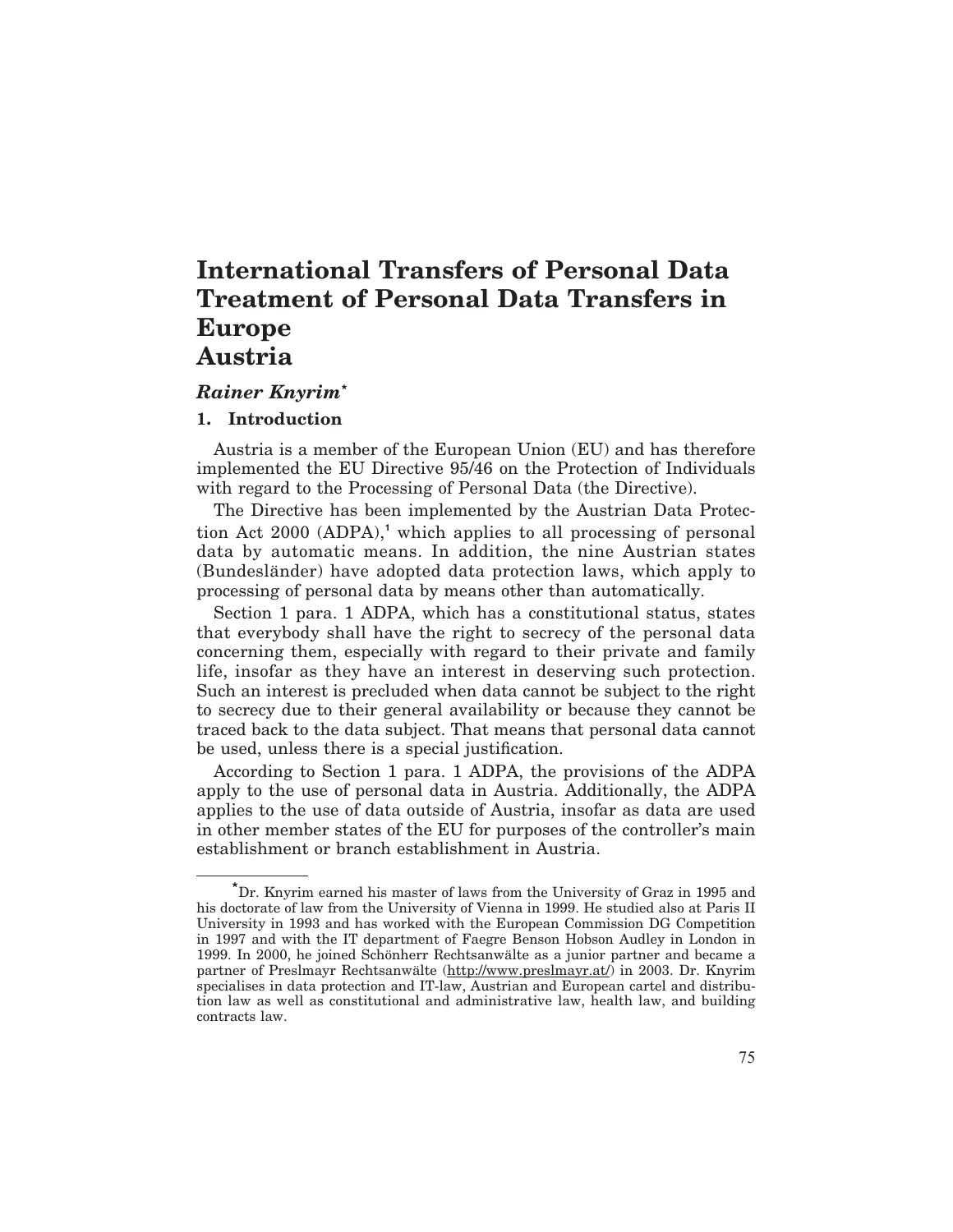There is a new draft law for a Data Protection Act 2010, which introduces several changes, in particular regarding video images and the filing process. There are no changes envisioned regarding data transfers and data transmissions.**<sup>2</sup>**

#### **2. Personal Data**

#### 2.1. Definitions

- **Data** (personal data) is information relating to data subjects who are identified or identifiable; data are "only indirectly personal" for a data controller, a processor or recipient of a transfer when the data relate to the data subject in such manner that the controller, processor or recipient of a transfer cannot establish the identity of the data subject by legal means.**<sup>3</sup>** The Austrian Data Protection Commission (ADPC) considers for example phone numbers as the subscriber's personal data as the subscriber is identifiable by the phone number or a reference number.<sup>4</sup>
- **Sensitive data** (data deserving special protection) are defined as data relating to natural persons concerning their racial or ethnic origin, political opinion, trade-union membership, religious or philosophical beliefs, and data concerning health or sex life.**<sup>5</sup>**
- $\bullet$  Unlike other member states of the EU, a data subject is defined as any natural or legal person or group of natural persons not identical with the data controller, whose data are processed. This means that also legal persons can be data subjects and have with minor differences—the same rights as natural persons.<sup>6</sup>
- E A data controller is a natural or legal person, a group of persons or organ of a territorial corporate body or the offices of these organs, if they decide alone or jointly with others to process personal data for a specific purpose, without regard whether they process the data themselves or have the processing carried out by somebody else. The above-mentioned persons, groups of persons or institutions are also deemed to be controllers when they give personal data to somebody else for a commissioned work and that person decides to process the personal data for its own purposes. If the contractor was expressly prohibited from processing the data for its own purposes when commissioned or if the contractor himself decides on the use, in particular whether to process the personal data for its own purposes, pursuant to legal provisions, professional rules or codes of conduct, the contractor is regarded as a data controller itself.**<sup>7</sup>**
- E A data processor is a natural or legal person, a group of persons or an organ of a federal state and local authority or the offices of these organs, who process data that were given to them for a commissioned work on behalf of the data controller.**<sup>8</sup>**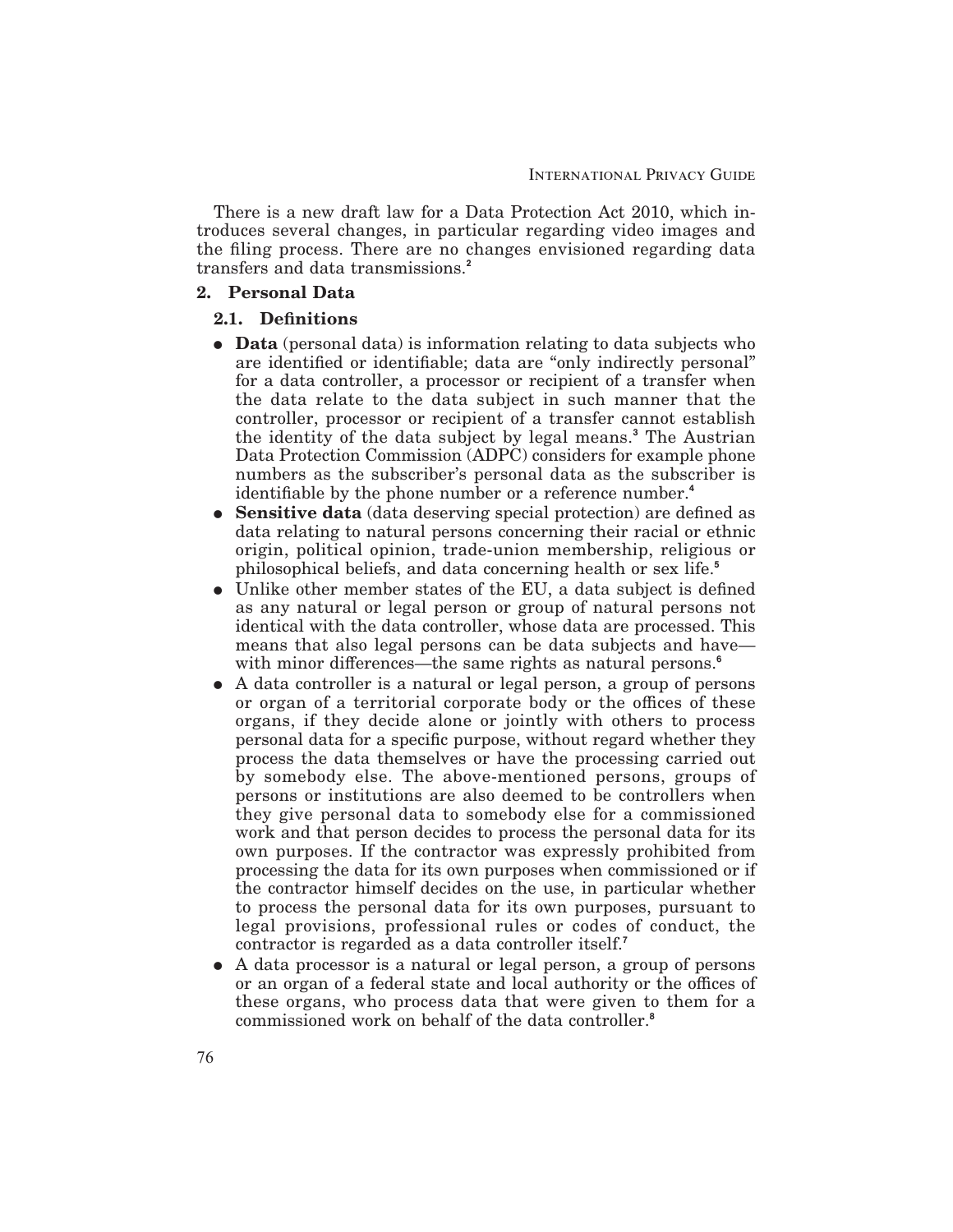# **2.2. Conditions for the Processing of Personal Data**

- 2.2.1. Non-sensitive personal data may be processed if one of the following conditions is fulfilled:<sup>9</sup>
	- a) Legal authorization: According to an explicit statutory basis the controller has the right to process data; or
	- b) Consent: The data subject has given his consent to the data processing, which can be revoked at any time. The revocation makes any further use of the data illegal. The Austrian Supreme Court (the "Court") and the ADPC have placed very strict conditions for a legally correct consent form. The consent form has to mention every processed (or in case of a transfer, every transferred) data type, as well as the corresponding processing purpose. In case of a data transfer every data recipient and the purpose for the transfer as well as the information about the possible revocation have to be mentioned also. The Court is of the opinion that an employee cannot give a free consent during an existing employment contract as the employee is always pressured by the employer; or
	- c) Vital interests: The use of the data can be necessary for the data subject's vital interests; or
	- d) Legitimate interests: The data processing is also allowed if the controller's or a third party's prevailing interests require the use of data. In this sense the data subject's interests are not infringed if the use of non-sensitive data:
		- Is an essential requirement for a controller in the public sector to exercise a legally assigned function or
		- Is performed by a controller of the public sector in ful fillment of his obligation to provide inter-authority assistance or
		- Is required to protect the vital interests of a third party or
		- Is necessary for the fulfillment of a contract between the controller and the data subject or
		- Is necessary for establishment, exercise or defense of legal claims of the controller before a public authority and if the data was collected legitimately or
		- Concerns solely the exercise of a public office by the data subject or
		- In case of a catastrophe, to the extent required to assist the persons directly affected by the catastrophe, to locate and identify persons missing or dead and to inform relatives; or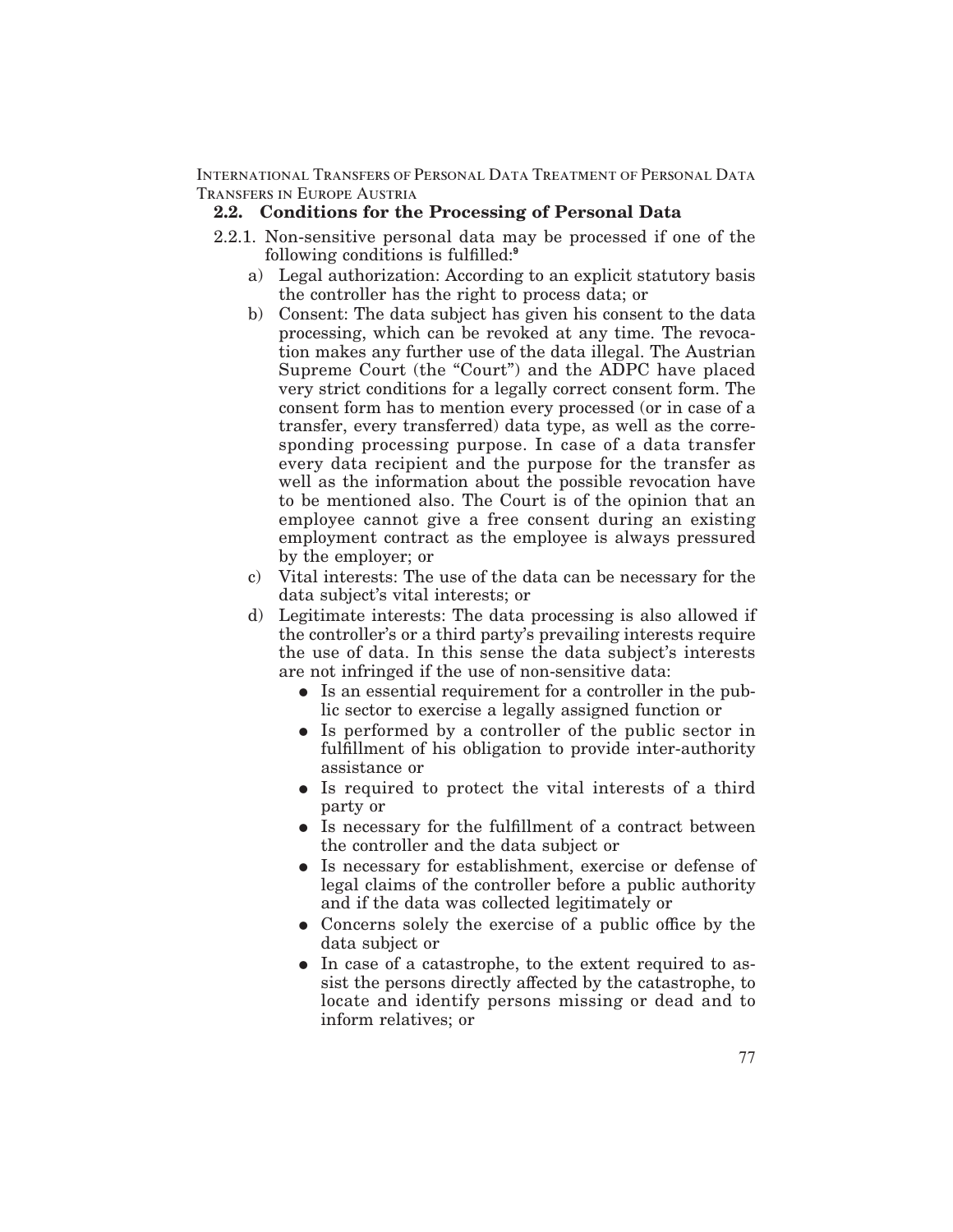e) Published data: If data, which have already been permissibly published, are processed, no legitimate interests are infringed.

A data controller is only allowed to use data if one of the preceding conditions is fulfilled.

- 2.2.2. Sensitive data may solely be processed if one of the following conditions is fulfilled:<sup>10</sup>
	- a) Public data:**<sup>11</sup>** The use of sensitive data is allowed if the data subject has made public the data himself; or
	- b) Indirectly personal:**<sup>12</sup>** The use is also permitted if the used data are only indirectly personal; or
	- c) Legal basis:**<sup>13</sup>** Another possible condition is a right or obligation based on a legal rule, insofar as such rule serves an important public interest; or
	- d) Obligatory administrative assistance:**<sup>14</sup>** The use is allowed if the data are used by a controller in the governmental domain in performing obligatory administrative assistance; or
	- e) Public office:<sup>15</sup> The used data only affect the data subject's exercise of a public office.
	- f) Clear consent:**<sup>16</sup>** The data subject has given his/her clear consent, which can be revoked at any time and without any reason and makes any further use of the data illegal. Please note that the Austrian Supreme Court and the ADPC have placed very strict requirements for a valid consent form (point  $2.2.1$  b). The difference to the processing of non-sensitive data is that in case of the processing of sensitive data the data subject has to give his/her clear consent (an implied consent is not enough).
	- g) Data subject's vital interest:**<sup>17</sup>** The processing or data transfer is in the data subject's vital interests and his/her consent cannot be obtained in time; or
	- h) Third party's vital interest:**<sup>18</sup>** The use of the data is in a third party's vital interest; or
	- i) Legal claim:**<sup>19</sup>** The use is necessary for the establishment, exercise or defense of legal claims before a public authority (this includes amicable arrangements before the commencement of a trial); or
	- j) Research:<sup>20</sup> Data are used for scientific research or statistics; or
	- k) Employer obligations:**<sup>21</sup>** The employer needs to use the data to fulfill its obligations as an employer; or
	- l) Medical data:**<sup>22</sup>** The use of data is required for purposes of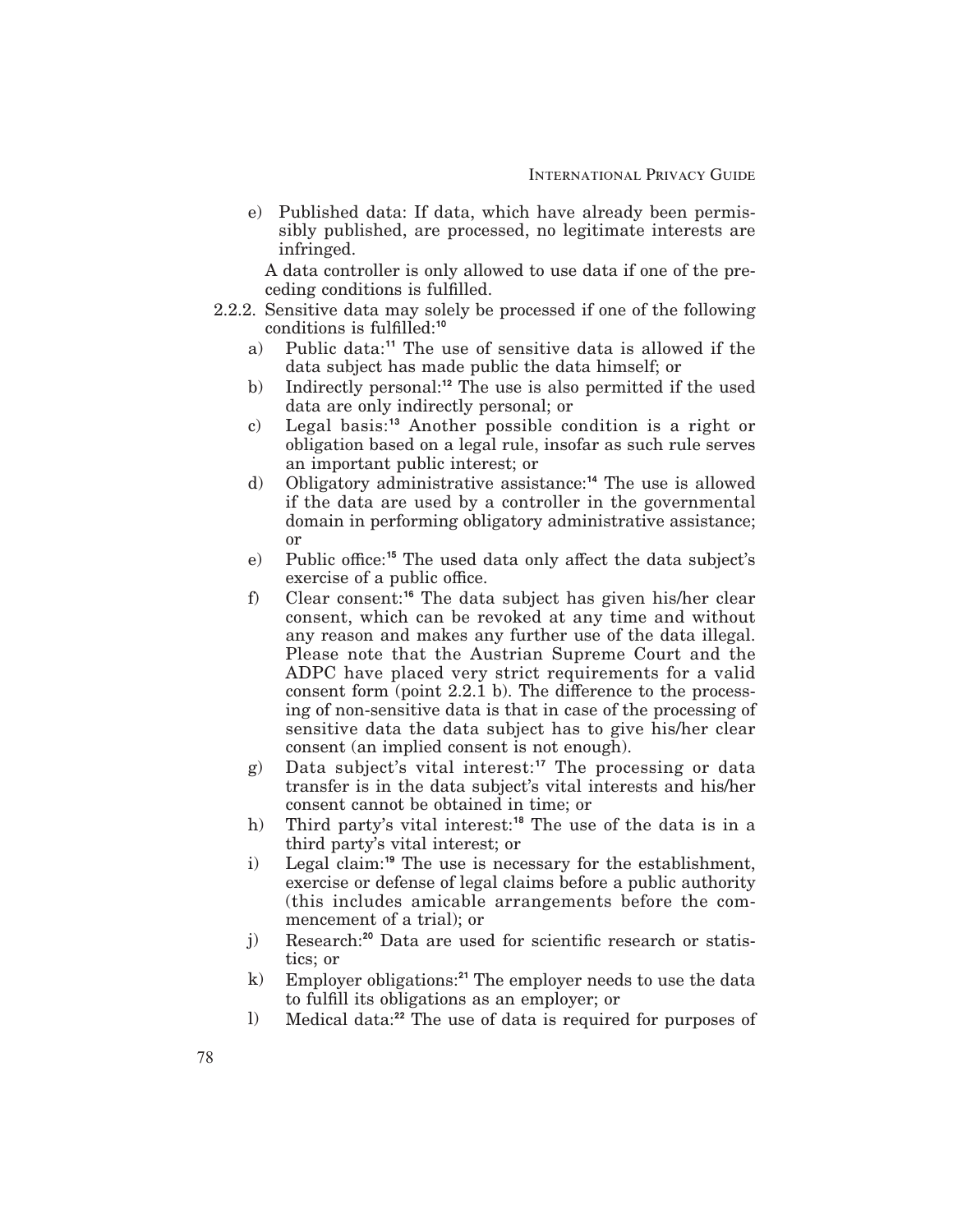> preventive medicine, medical diagnosis, the provision of health care or treatment or the management of health-care services and is used by health care professionals; or

m) Non-profit organizations:<sup>23</sup> Non-profit-organizations with a political, philosophical, religious or trade union aim process data revealing the political opinion or philosophical beliefs of natural persons in the course of their legitimate activities, as long as the data relate to the members, sponsors or other persons who display an interest in the aim of the organization on a regular basis; the data shall not be disclosed to a third party without the data subject's consent, unless otherwise provided by law.

The legal basis for the use of sensitive data is mostly identical with Art 8 para 2 and 3 of the Directive; the Austrian legislative body added some additional requirements. The most important justifications are the existence of a legal basis, a clear consent and the employer's obligations.

#### **3. Data Transfer**

#### **3.1. General**

Data transfer is the transfer of data contained in a data "application" to recipients other than the data subject, the controller or processor, in particular the publishing of such data as well as the use of data for the controller's other purposes.<sup>24</sup> It does not make any difference if the data are actually transferred to a third person or if the third person gets access to the data at the controller's place. Also the transfer from one of the data controller's departments to another one (for another purpose) is seen as a data transfer, as data are only allowed to be used for distinct purposes. A department is seen as one of the controller's fields of activity, which form a part of the controller's whole business.

Data may only be transferred, if they come from a permitted data application, if the receiver has made plausible his/her legal competence and the transfer does not infringe the data subject's interest of secrecy.**<sup>25</sup>**

# **3.2. Obligation to Disclose the Controller's Identity**

A data controller has the obligation to disclose his/her identity in an appropriate manner in case of data transfers and communication to the data subject.**<sup>26</sup>** This duty helps the data subject to exercise his/her rights (such as the right to revoke the given consent or the data processing or transfer or to deletion).

If the controller violates this obligation, s/he commits a breach of administrative law and can be compelled to pay up to EUR 9445.00.**<sup>27</sup>**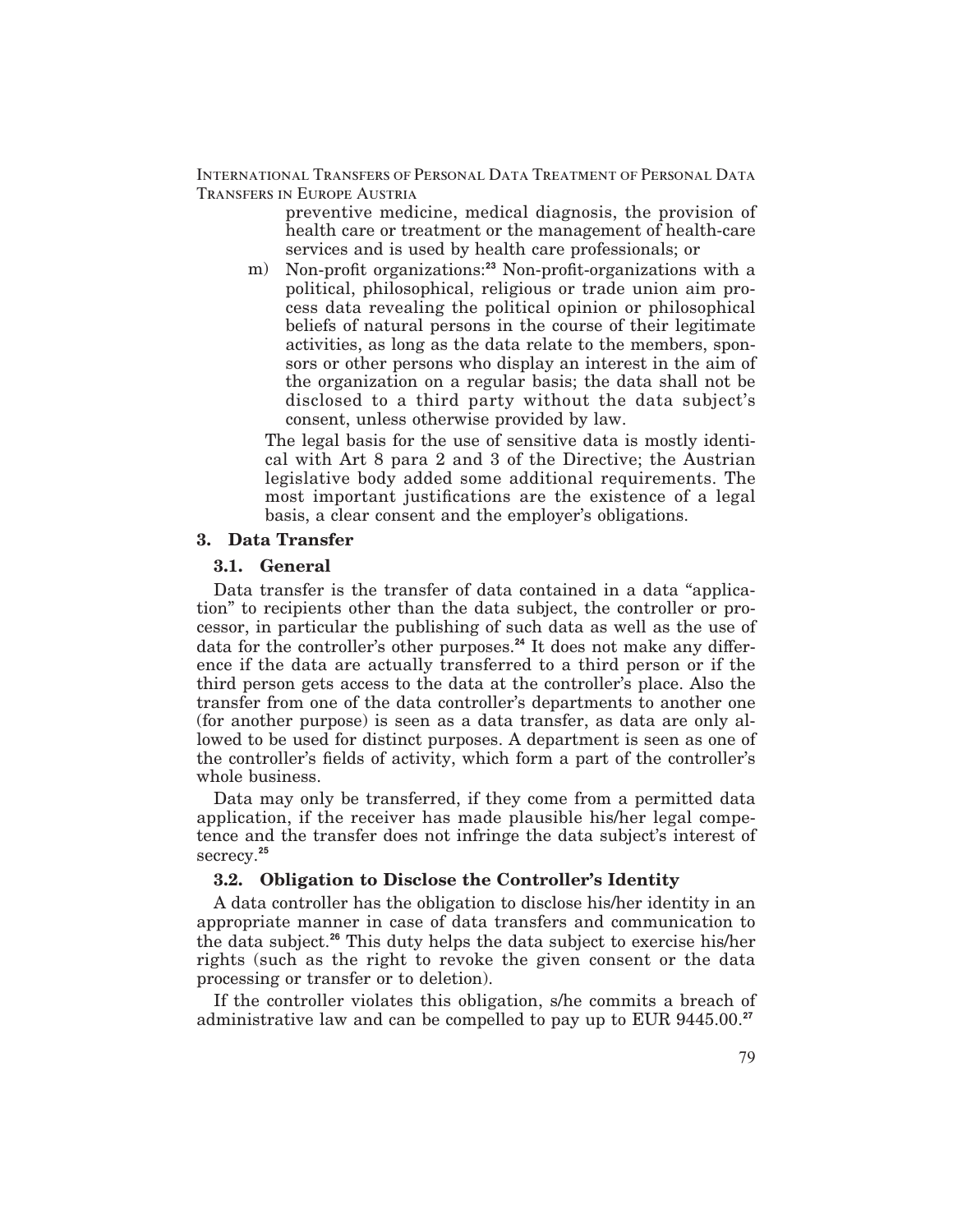#### **3.3. Requirements for a Data Transfer outside of Austria**

Generally, data are only allowed to be transferred or transmitted outside of Austria, if the data application is lawful in Austria.**<sup>28</sup>** Additionally the data recipient has to prove his/her legal competency to receive and process the data. The data transfer or transmission would have to be allowed if the recipients are within Austria. In case of data transmissions to foreign countries the foreign data recipient has to ensure that s/he fulfills the Austrian obligations according to Section 11 ADPA in written form.

Basically the data transfer and data transmission to another member state of the EU is not subject to any special restrictions<sup>29</sup> (as mentioned in Section 13 ADPA). This is part of the Directive's harmonization of an adequate data protection level. If the Directive is not applicable, the transfer needs a prior authorization.

If the data are transferred to third countries with an adequate data protection level, no permission is needed, either.**<sup>30</sup>** According to the European Commission's conclusion about the adequacy of the data protection levels in third countries, for example Switzerland has an adequate level of data protection. Controllers or providers in the USA have an adequate level of data protection if they are Safe Harbor certified. Such a level can also be established by signing the EU Standard Contractual Clauses.

In addition there are some other exceptions, where no permission is needed, for example if the data subject has given his/her consent**<sup>31</sup>** or if the data has been permissibly published in Austria.**<sup>32</sup>** In all other cases a data transfer to third countries requires the ADPC's prior permission.

Generally, data applications have to be notified with the Austrian Data Processing Register (the "Register"). The federal chancellor released the decree on the Standard and Model Applications.**<sup>33</sup>** If no more data types than described in the model applications are processed and no more data transfers take place, the controller only has to file the model application, which will be registered. In case of standard applications, the application does not have to be filed at all. If one data type or one transfer to another data receiver happens, the whole data application has to be filed.

The most important legal bases for a data transfer or a data transmission to third countries are described below.

## **3.3.1. Safe Harbor Certi!cation for Data Controllers from the USA**

The Directive prohibits the transfer of personal data to non-European Union countries that do not meet the European "adequacy" standard for privacy protection. The privacy standards between the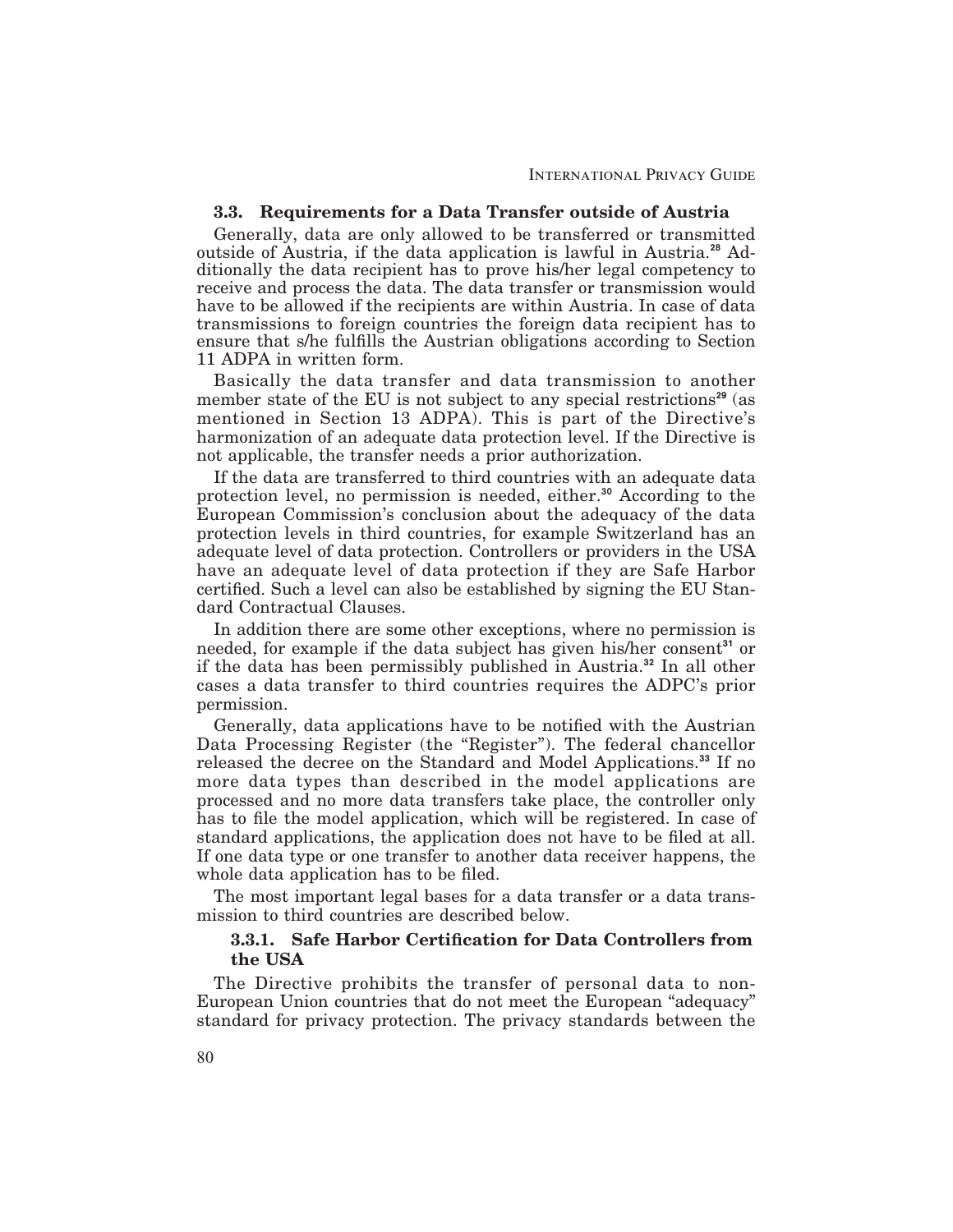USA and the member states of the European Union differ; the US privacy protection standards are presumed as being lower, which means that without any special rules no data could be transferred between the European Union and the USA without prior permission.

In order to bridge these different privacy approaches and provide a streamlined means for US organizations to comply with the Directive, the US Department of Commerce, in consultation with the European Commission, developed a so called "Safe Harbor" framework. Entities that want to be Safe Harbor certified have to accept the so-called Safe Harbor Principles and the Frequently Asked Questions.

In 2000 the European Commission accepted that US companies that are Safe Harbor certified have an adequate data protection level.<sup>34</sup>

There is a list of all Safe Harbor certified entities on the Internet.<sup>35</sup> This list should be checked, whenever a data transfer between an entity of the USA and an entity of the EU takes place.

#### **3.3.2. Consent**

The data transfer to third countries does not require permission if the data subject has undoubtedly given his/her free consent to the data transfer or transmission into the third country. Only people who are contractually capable can effectively consent to a data transfer. This excludes children younger than seven years and people with decreased mental capabilities. Furthermore, the consent has to be given freely, seriously, decisively and comprehensibly.

To fulfill the aforesaid, the data subject has to be informed about the transferred or transmitted data types (exhaustive listing), the purpose of the data transfer and the data recipients as well as about the country in which the data recipients are located.**<sup>36</sup>** Only if the data subject possesses all this information can s/he actually consent. The data recipients can either all be mentioned in the consent form or there can be a link to a website, where all data recipients are listed  $(e.g. in case of the members of an affiliated group). The main condi$ tion for an effective consent is that the data subject is informed about the conditions and that s/he understands them.

The ADPA does not set any special requirements for an effective consent. Therefore consent can be given orally or written or even on the Internet by ticking a "yes"-box. In case of the data processing of sensitive data the consent has to be given specifically, which excludes implied consents. Such specifically given consent cannot just be part of a company's general terms and conditions, but the data subject has to give his consent apart from any other contractual agreement. This means that the consent form has to be clearly set apart from the rest of the text. In addition the type size of the consent form has to be at least as big as the rest of the text and the consent form has to be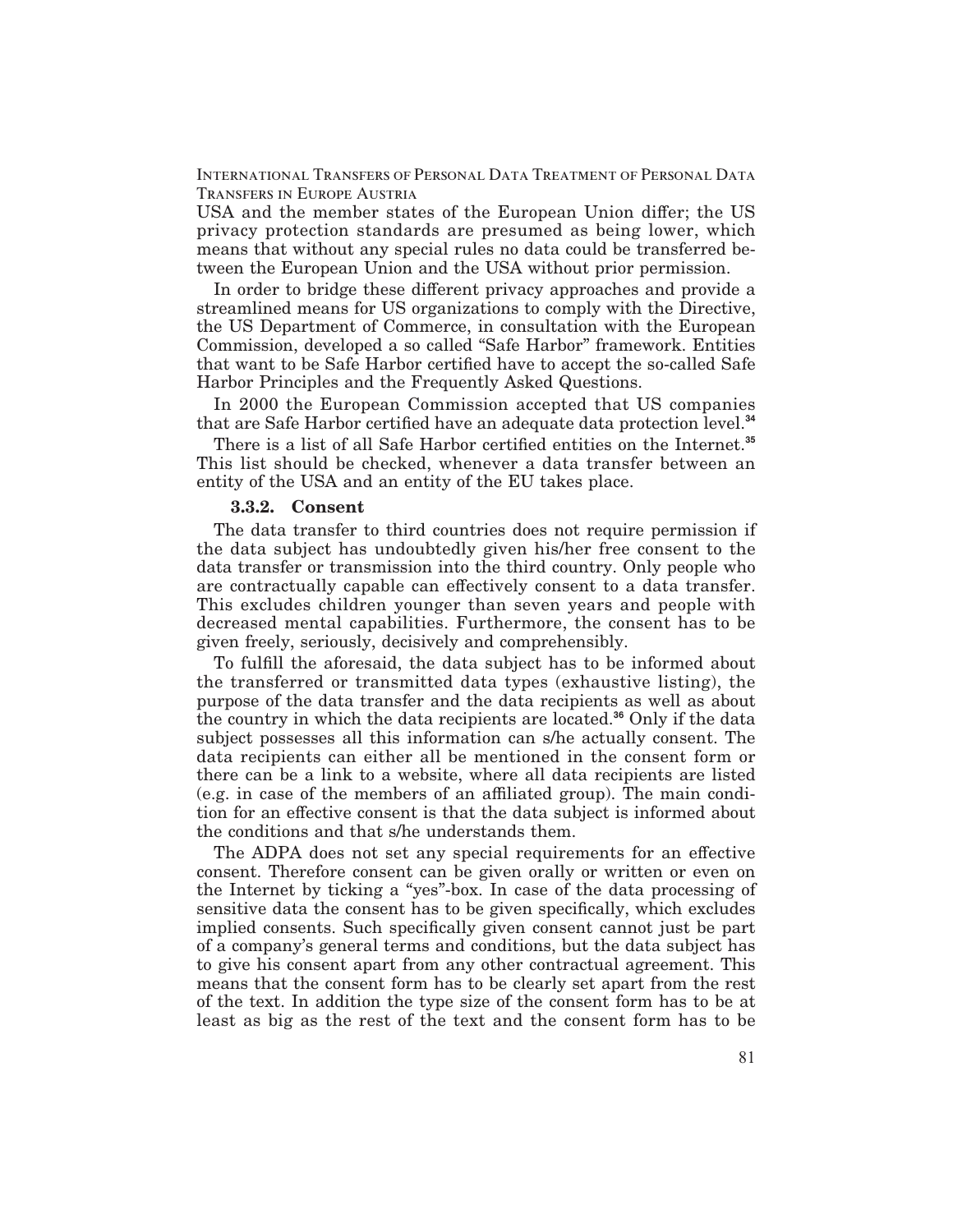signed separately.**<sup>37</sup>**

A once given consent can be revoked at any time; the revocation makes any further data transfer illegal. Every consent form has to refer to the data subject's right to revoke the consent. Regarding consumers the Court has stated that the absence of such notice makes such clause non-transparent in the sense of Section 6 para. 3 of the Austrian Consumer Protection Act.**<sup>38</sup>** Therefore, it is highly recommended to refer to the data subject's right to revoke the consent in every consent form.

Regarding employment, the Austrian courts have opined that consent cannot be given freely, because of the employer's pressure on the employee. Therefore in such cases a popular legal base for the data transfer (and processing) would be the contractual necessity (see point 3.3.3) of the processing and transferring.

#### **3.3.3. Contractual Necessity<sup>39</sup>**

A transborder data transfer to third countries is also allowed if the data transfer is necessary to fulfill a contract between the data controller and the data subject or between the data subject and a third person in favor of the data subject. For example a travel agency would have to disclose the traveler's data to the airline in order to get the flight ticket for the traveler.

The reference to the contractual necessity is only possible regarding nonsensitive data, because this legal basis is not mentioned regarding sensitive data in Section 9 ADPA. Thus, even though the transfer of the sensitive data is necessary to fulfill a contract, it is only possible with the data subject's consent or another enumerated basis under Section 9 ADPA.

In connection with employment contracts, it is seen that data processing or data transfer is mostly not covered by the employee's consent, but rather by the contractual necessity of the processing or of the transfer.

# **3.3.4. Important Public Interest or Vital Interest of the Data Subject<sup>40</sup>**

According to Section 12 para. 4 ADPA data can be transferred or transmitted to third countries if the data transfer is necessary for upholding an important public interest or the data subject's vital interest and the transfer or transmission is so urgent that the ADPC's permission cannot be obtained prior to the transfer without placing this interest in peril. In this case the ADPC has to be informed about the transfer or transmission immediately.

#### **3.3.5. Necessity for the Assertion of Legal Claims<sup>41</sup>**

The data controller is authorized to transfer or transmit data to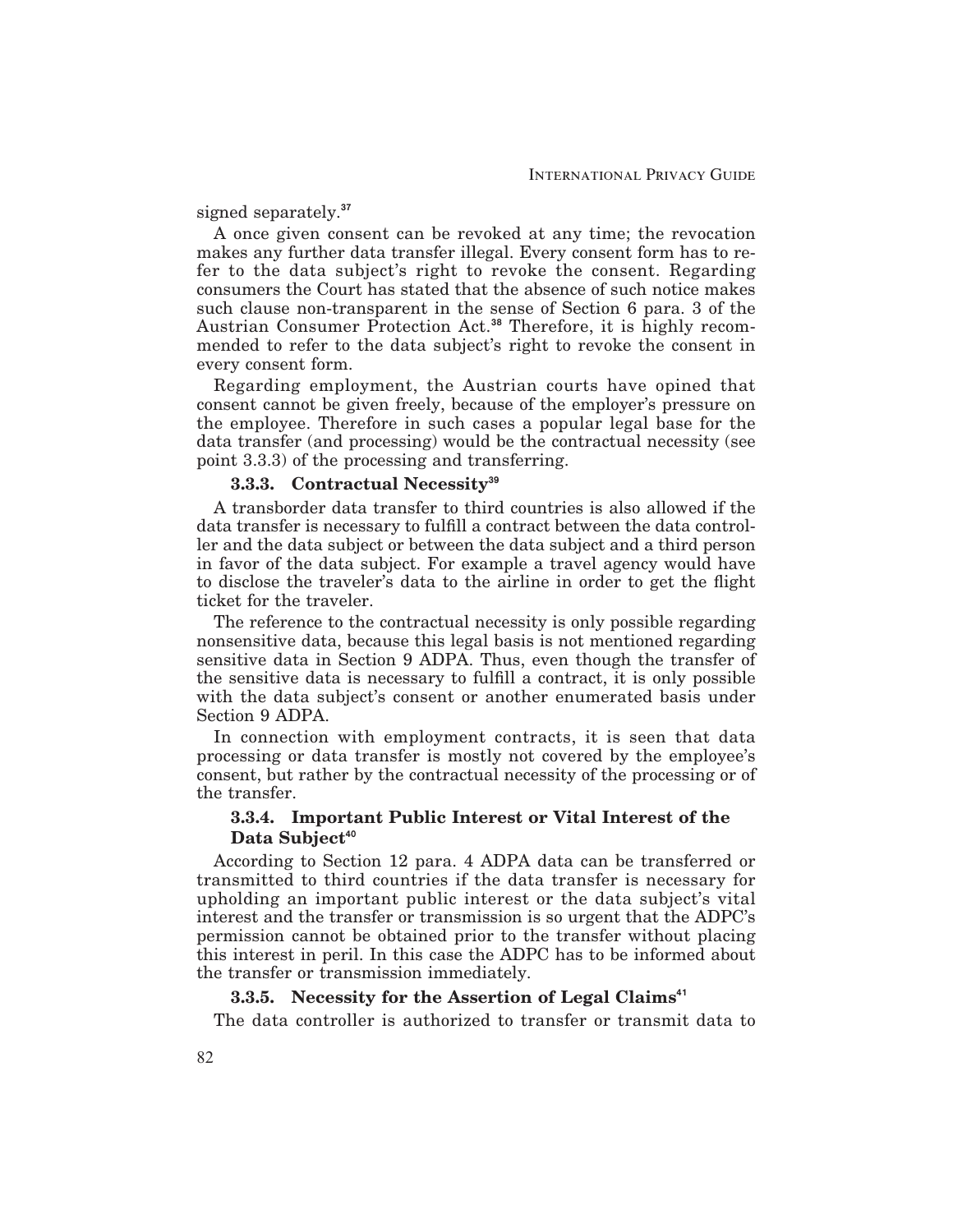third countries if this transfer or transmission is necessary to assert, exercise or defend legal claims.

#### **3.3.6. The EU Commission's Standard Contractual Clauses<sup>42</sup>**

If there is no legal basis according to Section 12 ADPA, permission for the data transfer or data transmission has to be sought from the ADPC.**<sup>43</sup>** The ADPC is free to put conditions on the transfer or transmission. The transfer is generally allowed and permitted if the third country has an adequate data protection level. Adequacy can also be established by special agreements between the data controller and the recipient of the data, such as the Standard Contractual Clauses of the European Commission.

According to Article 26 of the Directive the EU Commission has the right to create so called Standard Contractual Clauses, which can be used and signed by the data exporter and the data importer. Based on this foundation the EU Commission has issued three decisions including three different Standard Contractual Clauses. If the parties utilize those Standard Contractual Clauses, they nevertheless have to get the Data Protection Commission's permission for the transfer. The relief is that in case the signed and filed clauses are not different from the original ones, the ADPC will not discuss the content of the Clauses, but only the Appendices thereof.

#### **3.3.7. Procedure**

The procedure with the ADPC for the approval of an international data transfer starts with a written application letter, which is typically accompanied with signed EU Standard Contractual Clauses. Usually the ADPC asks questions regarding the application letter. The approval procedure will usually take several months and costs about 30 Euros.

## **3.3.8. Binding Corporate Rules**

Another possibility to get the ADPC's permission for the data transfer or data transmission to third countries according to Section 13 ADPA is that affiliated companies conclude the so-called Binding Corporate Rules. This is a self-commitment to keep certain data protection rules as specified in the Rules. The benefit is that not every change within the data applications results in a new permission procedure with the ADPC. The disadvantage on the other hand is that it takes relative long to work out the Rules and have them approved by all concerned local DPA's.

## **4. Regulatory Filing with the Data Processing Register**

#### **4.1. Noti!cation of Data Applications**

A data controller is obliged to notify every data application, which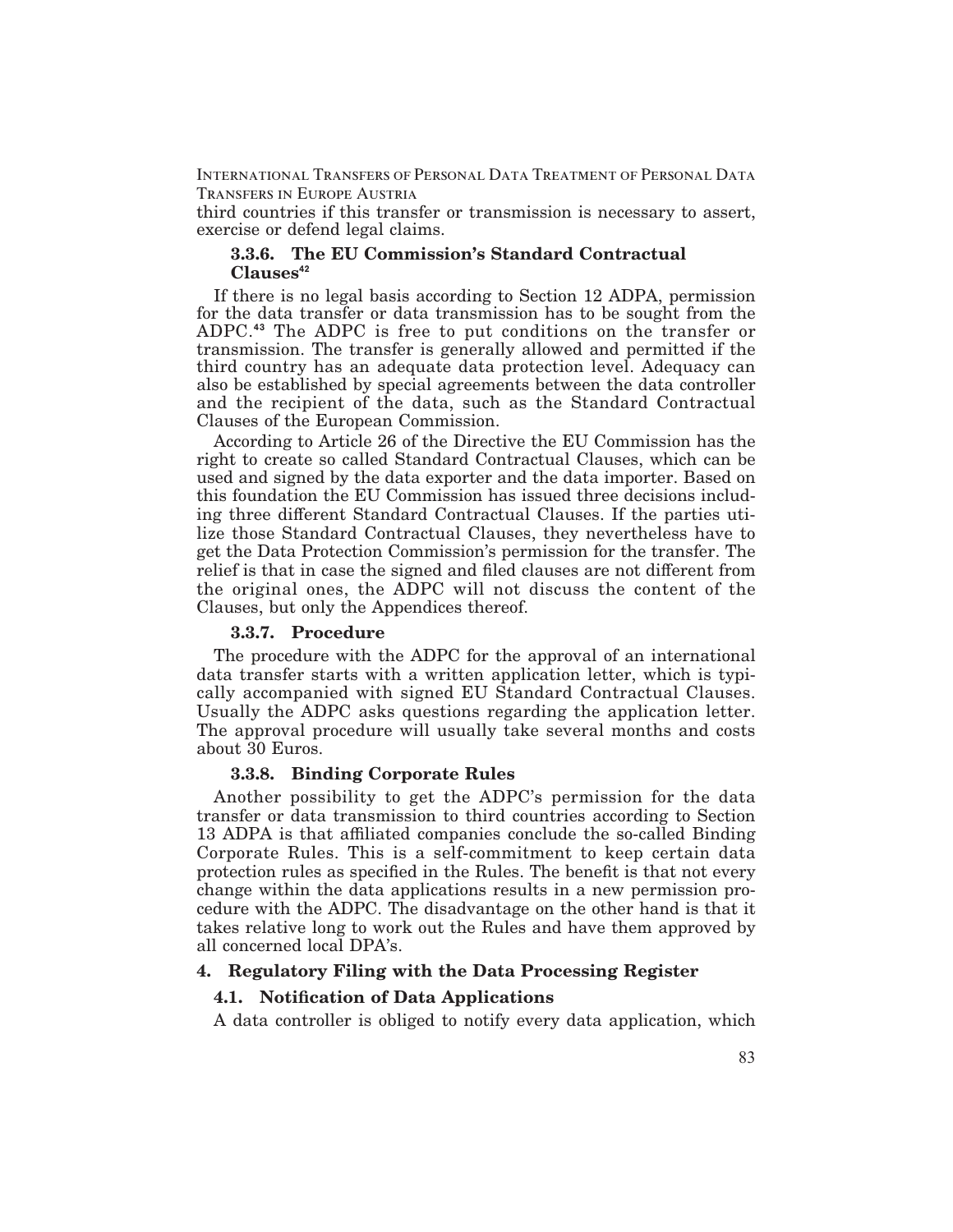contains personal data with the Austrian Data Processing Register (the Register) unless it falls under an exemption listed in the Standard and Model Applications Ordinance.**<sup>44</sup>** An exemption is made for relatively simple and frequently occurring data applications, such as customer data, including the use of data for marketing purposes.

If a data application falls under a standard application, it does not have to be filed with the Register. The problem is that in most cases the data transfers—especially to the parent company—are not covered by the standard applications. Therefore, a notification with the Register has to be made for the underlying data processing done in Austria.

## **4.2. Special Forms for Noti!cation of Data Applications**

There are special forms for a notification of data applications.<sup>45</sup> These forms can be sent to the Register by email. Normally the data processing can be commenced immediately after the filing.

Certain data applications can only be initiated after a prior check of the notification by the Register resulted in a positive outcome. The applications that require prior checking by the Register are detailed in Section 18 Para 2 ADPA. All other data applications may be initiated immediately after the notification has been submitted to the Register.

If an approval for international data transfer is necessary due to the lack of the data subject's consent, such an approval needs to be applied for by letter to the ADPC (in parallel to the notification with the Register).

#### **4.3. Controller Files Application**

Basically, the controller has to file a notification, the conditions of which are laid down in Section 19 ADPA, with the Register. The duty to notify also applies to all circumstances that subsequently lead to the incorrectness or incompleteness of the notification. This means that a data controller has to check the up-to-datedness of the "led data from time to time and amend it, where necessary.

The Register shall examine a notification within two months. If the Register comes to the conclusion that the notification is insufficient in terms of Section 19 Para 3 ADPA, the controller shall be ordered within two months after receipt of the notification to correct the insufficiency within a certain period (normally 4 weeks). It is very common that a correction order is received on the last days of this two months delay, because this gives the Register time to check the notification beyond the two months period. If the order is not complied within a timely manner, the Register can refuse registration; otherwise the notification shall be regarded as if it had been correct from the beginning. If no order for correction is made within two months after the notification, the Register considers the obligation to notify as fulfilled. Data applications subject to prior checking pursue to Section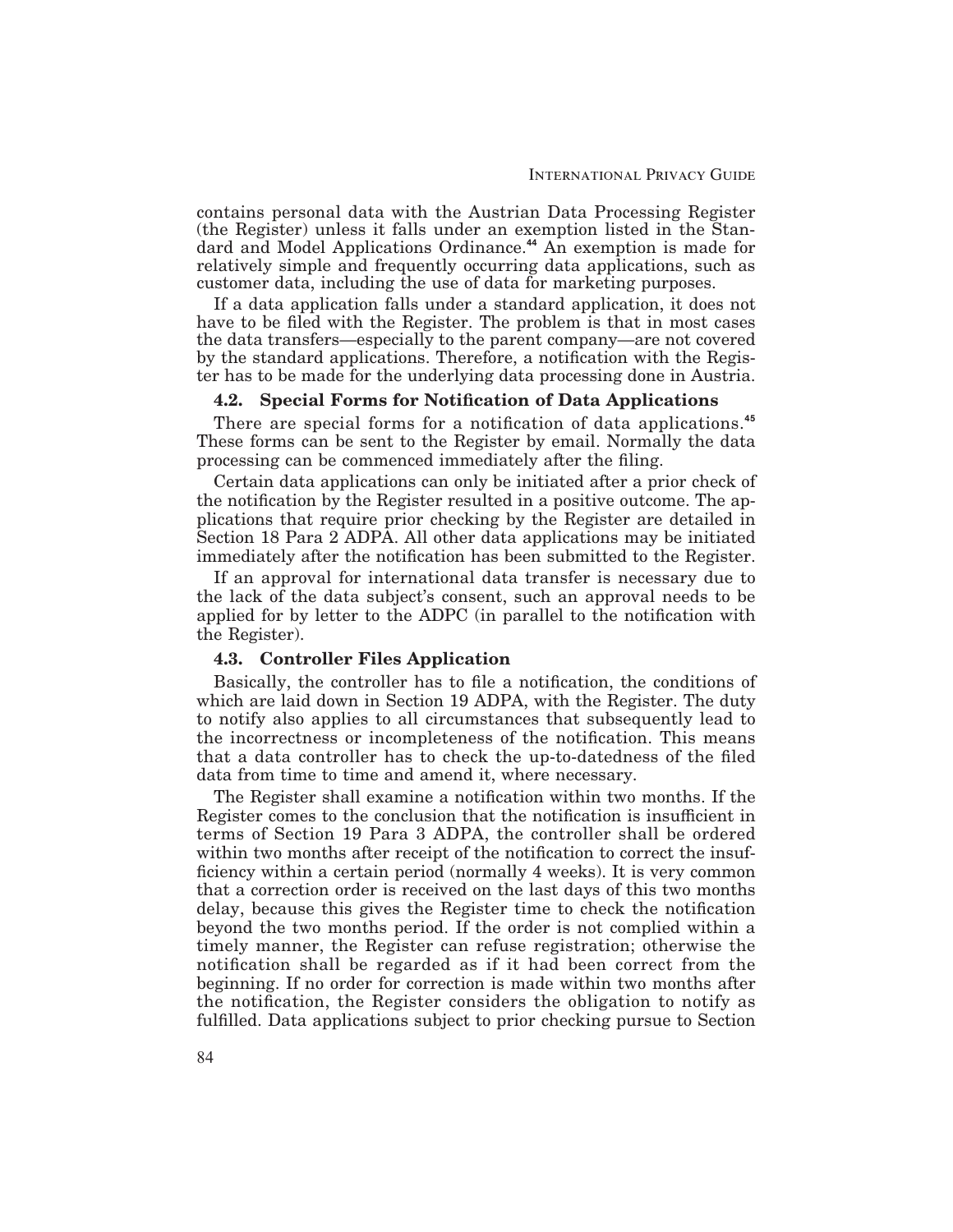18 Para. 2 ADPA may then be commenced. The notification procedure typically lasts several months, because of the correction order. It does not cost anything.

#### **4.4. Noti!cation Before Commencement**

As mentioned above, the data processing has to be notified before it is commenced, except for standard applications, which do not have to be notified.<sup>46</sup>

#### **4.5. Content of Noti!cation**

Notifications must contain the data controller's name (or other destination) and address also of his representative; furthermore the controller's registration number, insofar one has already been assigned to him, and the proof of statutory competence all of the legitimate authority that the controller's activities are permitted, if so required and the purpose of the data application to be registered and the legal basis, the categories of data subjects and the categories of data about them that are processed and the categories of data subjects affected by intended transmissions, the categories of data to be transmitted and the matching categories of recipients—including possible recipient states abroad—as well as the legal basis for the transmission and—insofar as a permit by the ADPC is required—the file number of the permit of the ADPC as well as a general description of data security measures taken pursuant to Section 14, which enable a preliminary assessment of the appropriateness of the security measures. Application for international data transfers will require similar details.

#### **4.6. Detailed Information**

The Austrian Data Protection Authorities are probably some of the strictest in the world with regard to requesting very detailed information on data fields, recipients and purposes of the processing/transfer and will not grant any notification or permission, if their information requests have not been entirely satisfied. Therefore it is advised to keep close contact with the Register and/or the ADPC.

#### **5. Consequences of Noncompliance**

According to Section 52 para. 2 ADPA an administrative offence punishable by a fine of up to  $9445.00$  Euro is committed by anyone who collects, processes and transmits data without having fulfilled his obligation to notify according to Section 17 or engages in transborder data transfer or transmission without the necessary permit of the ADPC according to Section 13—insofar as the committed act does not fulfill the legal elements of a criminal offence subject to the jurisdiction of the courts of law.**<sup>47</sup>**

#### **NOTES:**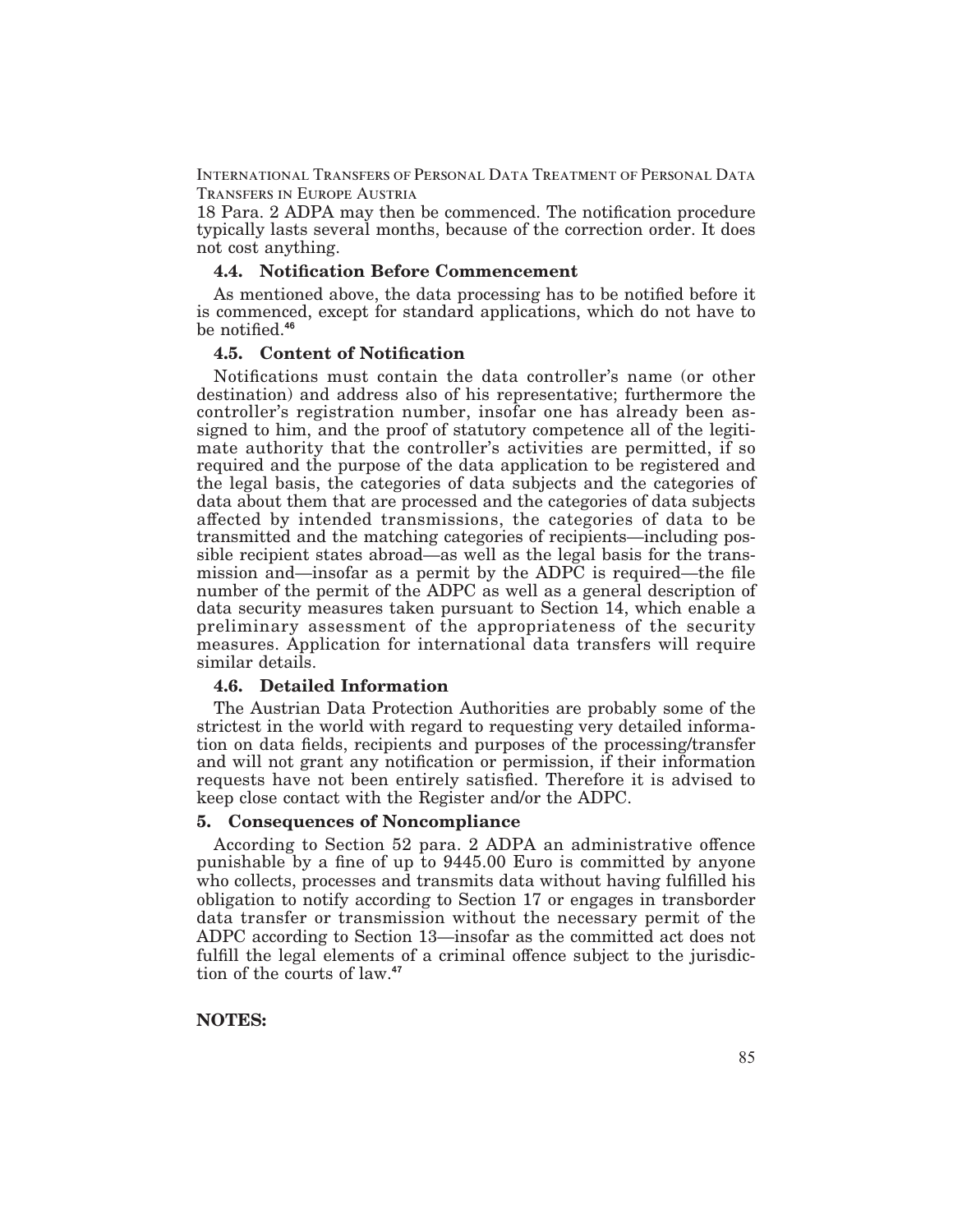Bundesgesetz über den Schutz personenbezogener Daten (Datenschutzgesetz 2000 – DSG 2000) (NR: GP XX RV 1613 AB 2028 S. 179. BR: 5992 AB 6034 S. 657.)  $(CELEX-Nr.: 395L0046)$  StF: BGBl. I Nr. 165/1999 = Federal Act concerning the Protection of Personal Data.

62/ME (XIV. GP); GZ 810.026/0005-V/3/2009; Bundesgesetz, mit dem das Bundes-Verfassungsgesetz das Datenschutzgesetz 2000 und das Sicherheitspolizeigesetz geändert werden, (DSG-Novelle 2010); http://www.parlinkom.gv.at/PG/DE/XXIV/  $ME/ME$  00062/pmh.shtml.

§ 4 lit 1 ADPA.

Eg, ADPC November 12, 2004, K120.896/0018-DSK/2004.

§ 4 lit 2 ADPA.

§ 4 lit 3 ADPA.

§ 4 lit 4 ADPA.

§ 4 lit 5 ADPA.

§ 8 ADPA.

§ 9 ADPA.

§ 9 lit 1 ADPA.

§ 9 lit 2 ADPA.

§ 9 lit 3 ADPA.

§ 9 lit 4 ADPA.

§ 9 lit 5 ADPA.

§ 9 lit 6 ADPA.

§ 9 lit 7 ADPA.

§ 9 lit 8 ADPA.

§ 9 lit 9 ADPA.

§ 9 lit 10 ADPA.

§ 9 lit 11 ADPA.

§ 9 lit 12 ADPA.

§ 9 lit 13 ADPA.

§ 4 lit 12 ADPA.

§ 7 para. 2 ADPA.

§ 25 ADPA.

§ 52 para. 2 lit 3 ADPA.

§ 12 para 5 ADPA.

§ 12 para. 1 ADPA.

§ 12 para. 2 ADPA.

§ 12 para. 3 lit 5 ADPA.

§ 12 para. 3 and 4 ADPA.

Verordnung des Bundeskanzlers über Standard- und Musteranwendungen nach dem Datenschutzgesetz 2000 (Standard- und Muster-Verordnung 2004 – StMV